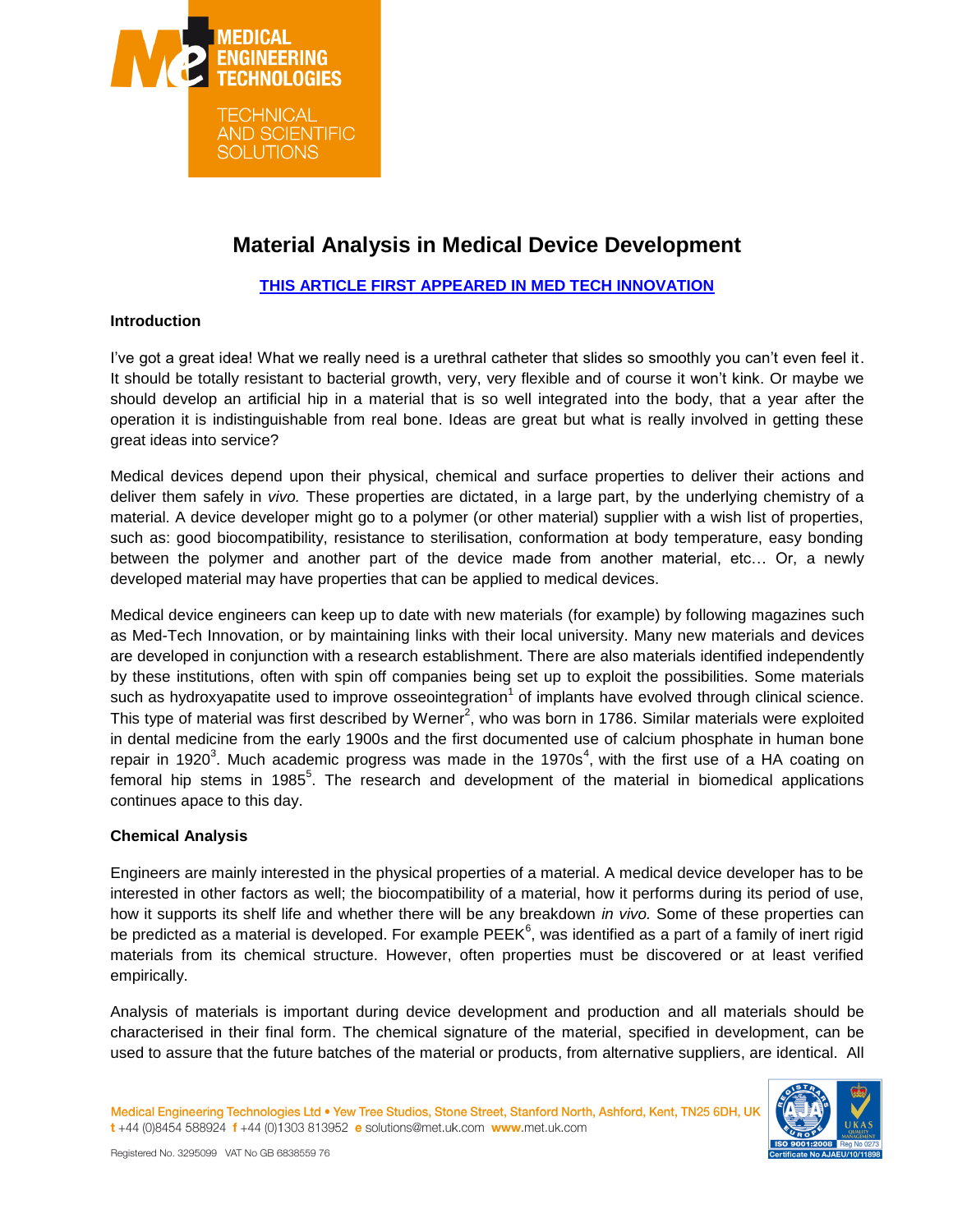

additives (including plasticisers, preservatives, impurities, UV protection additives, lubricants, antimicrobials etc.) should be included.

Often it is the surface of a medical device which is of crucial importance. This is where biocompatibility is generally decided, integration with body parts, uptake or release of substances. Even the topology of the surface all have an influence. This is reflected in chemical analysis often being targeted on material surfaces. Much biocompatibility testing is done with extracts obtained by soaking intact devices with a selection of solvents. This process leaches out mobile materials from the surface and it is this leachate that is used in elution Cytotoxicity, along with other biocompatibility tests and in chemical analysis.

A wide variety of chemical analyses are available for the clarification of material structures and components. Listed here are the chemical tests associated with biocompatibility as described in ISO 10993-18:2005 *Biological evaluation of medical devices Part 18: Chemical characterization of materials*. Additional parts of this standard that could be of interest, when performing material analyses, are noted in the references.

| <u>I est Methods Described III 190 T0999-To</u> |                                                                             |                                                                                                                                                  |                                                                                                                                                                                                                                                                                     |  |
|-------------------------------------------------|-----------------------------------------------------------------------------|--------------------------------------------------------------------------------------------------------------------------------------------------|-------------------------------------------------------------------------------------------------------------------------------------------------------------------------------------------------------------------------------------------------------------------------------------|--|
| Abbrev                                          | <b>Analytical Method</b>                                                    | <b>Description</b>                                                                                                                               | Application                                                                                                                                                                                                                                                                         |  |
| <b>DMTA</b>                                     | Dynamic mechanical<br>thermal analysis                                      | Dynamic measurement of stress<br>strain properties, over a range of<br>temperatures.                                                             | Characterisation of elastic, rubber<br>and polymeric materials. Of<br>particular interest for devices that<br>behave differently in different<br>phases of use e.g. a polymeric<br>splint, which is heated to conform to<br>patient anatomy and then 'sets' at<br>body temperature. |  |
| <b>DSC</b>                                      | <b>Differential scanning</b><br>calorimetry                                 | Measurement of the heat capacity<br>of a sample by comparing the<br>energy required to change<br>temperature, compared to a<br>reference sample. | Characterisation of polymers,<br>measurement of transitions and<br>phase changes. Characterisation of<br>naturally occurring macro<br>molecules                                                                                                                                     |  |
| EDX-<br><b>SEM</b>                              | Electron dispersal -<br>X ray analysis -<br>Scanning electron<br>microscopy | Electron microscopy combined with<br>elemental and compound analysis<br>using energetic electrons to liberate<br>X rays for analysis.            | Identification of materials in<br>surfaces and contaminants present.<br>Particularly useful for metals and<br>ceramics. Verification of deposition<br>of coatings.                                                                                                                  |  |
| GC                                              | Gas chromatography                                                          | Separation and identification of                                                                                                                 | Identification and quantification of<br>organic impurities, monomers,                                                                                                                                                                                                               |  |

Medical Engineering Technologies Ltd . Yew Tree Studios, Stone Street, Stanford North, Ashford, Kent, TN25 6DH, UK t+44 (0)8454 588924 f+44 (0)1303 813952 e solutions@met.uk.com www.met.uk.com



Registered No. 3295099 VAT No GB 6838559 76

# Test Methods Described in ISO 10003-18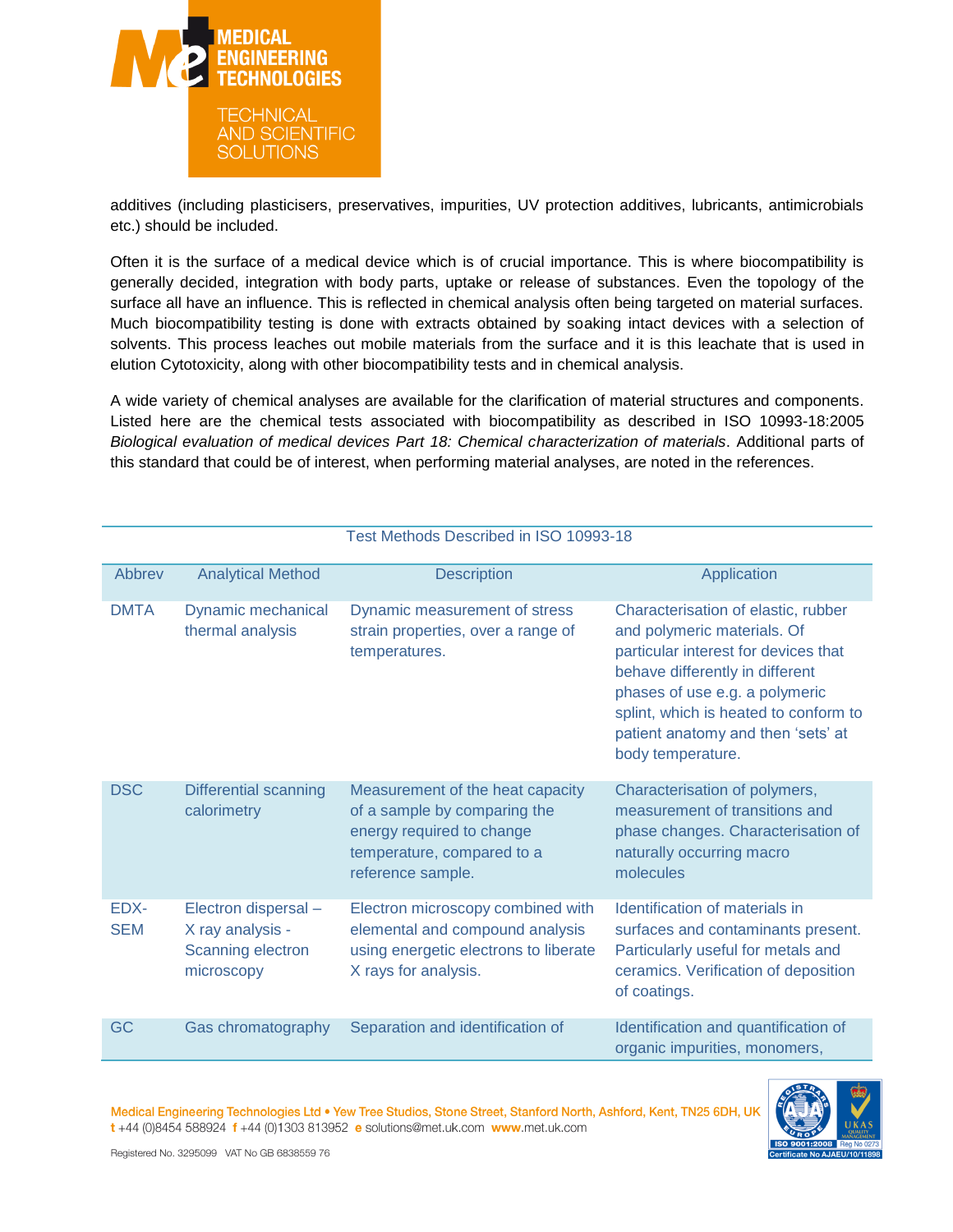

|             |                                              | volatile compounds.                                                                             | plasticisers other polymer modifiers<br>etc.                                                                                                                                                                                |
|-------------|----------------------------------------------|-------------------------------------------------------------------------------------------------|-----------------------------------------------------------------------------------------------------------------------------------------------------------------------------------------------------------------------------|
| <b>MS</b>   | <b>Mass Spectroscopy</b>                     | Identification of compounds by<br>measuring mass charge ratio of<br>ions.                       | Identification of chemical structure.<br><b>Quantification of residual</b><br>monomers and volatile additives in<br>polymers. Identification of<br>contaminants. Analysis of deposits<br>on explants. Analysis of coatings. |
| <b>GPC</b>  | <b>Gel permeation</b><br>chromatography      | Separation of polymers by transit<br>time through a gel.                                        | Characterisation of raw materials.                                                                                                                                                                                          |
| <b>HPLC</b> | High performance<br>liquid<br>chromatography | Liquid phase separation by<br>solubility.                                                       | Analysis of extractions and<br>leachates: for additives*                                                                                                                                                                    |
| <b>ICP</b>  | Inductively charge<br>plasma                 | Detection of elements by excitation<br>in a plasma                                              | Detection of trace metals in<br>extractions particularly for USP<br>testing.                                                                                                                                                |
| IR          | Infra red<br>spectroscopy                    | Measurement of infra red<br>transmission through a thin film, or<br>reflectance from a surface. | Polymer identification and<br>verification.                                                                                                                                                                                 |
| <b>NMR</b>  | Nuclear magnetic<br>resonance                | Detailed analysis of complex<br>molecules by energy measurement<br>of nuclear environment.      | Material identification particularly<br>contaminants or controlled release<br>compounds. Polymer and other<br>chemical structure analysis.                                                                                  |
| <b>UV</b>   | <b>Ultra violet</b><br>spectroscopy          | Absorption of UV light                                                                          | Analysis of extractions and<br>leachates: for additives*.<br>Characterisation of intra ocular lens<br>material.                                                                                                             |
| <b>XPS</b>  | X-ray photoelectron<br>spectroscopy          | Surface analysis by measuring<br>energy of electrons released by<br>incident radiation.         | <b>Examination of surfaces for</b><br>cleanliness, contaminants and<br>coatings.                                                                                                                                            |
| <b>XRF</b>  | X-ray fluorescence                           | Similar to XPS but delivered energy<br>results in secondary fluorescence.                       | Examination of surfaces for<br>cleanliness, contaminants and<br>coatings.                                                                                                                                                   |

Medical Engineering Technologies Ltd . Yew Tree Studios, Stone Street, Stanford North, Ashford, Kent, TN25 6DH, UK  $t + 44$  (0)8454 588924  $t + 44$  (0)1303 813952 **e** solutions@met.uk.com www.met.uk.com



Registered No. 3295099 VAT No GB 6838559 76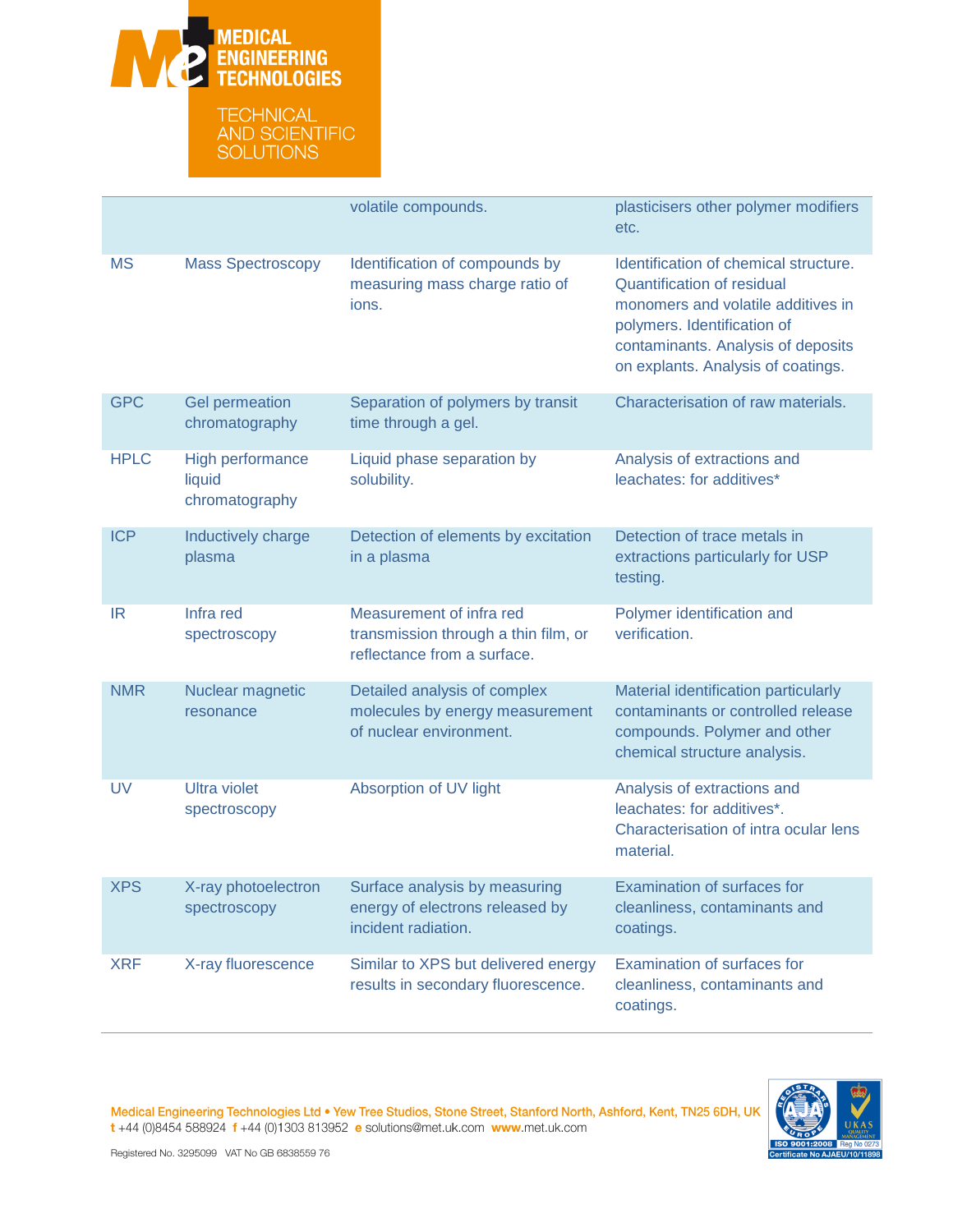

 $2D$ PAGE Gel electrophoresis Separation of biological compounds by size and polarity in gel media. Analysis of explants and biofilms.

\*Additives that may be found on medical devices or found by extraction include: lubricants, accelerators, monomers, higher molecular weight oligomers (from incomplete polymerisation), residual solvents, degradation products (temperature, absorption, hydrolysis, oxidation, corrosion or dissolution) contaminants (mould release agents, anti-static, anti-stick agents, cleaning chemicals).

#### **Implants**

There is a wide array of ASTM<sup>7</sup> standards pertaining to implants; they specify material compositions, corrosion resistance and passivation of metals. There is also FDA Guidance<sup>8</sup> which gives a similar range of testing for re-sorbable implants; this document additionally describes physical testing and life cycle testing.

#### **Tissue Engineered Products**

ASTM has produced a number of test method documents for characterising scaffold and functional materials. These include alginates, ceramics, collagen, chitosan, hyaluronan, and a more general test method $^9$  for the characterisation of scaffolds.

#### **Drug Delivery Devices**

Nanoparticles are an area of particular concern in drug delivery. Guidance and standard test methods are yet to crystallise in this area. But, some drug delivery devices have been around for long time: nebulizers, anaesthetic machines, needles etc.. Specific standards are often in force for these items. Also for these devices pharmacopeia monographs and standards, such as USP Chapter 724, can be relevant. There is one for measuring the release of active substances from trans-dermal patches<sup>10</sup>.

## **Less Invasive Devices**

Chemical analysis is still important for less invasive devices, especially so if they have coatings or a surface activity (such as antimicrobial). For example PVC tubing has many applications in our market. Often is specified because it softens at body temperature but does not collapse. This property is partly controlled mechanically by tubing diameter and wall thickness, but hoop strength and softening are largely controlled by fillers and plasticisers. These additives need to be accurately defined in development and verified batch to batch in production.

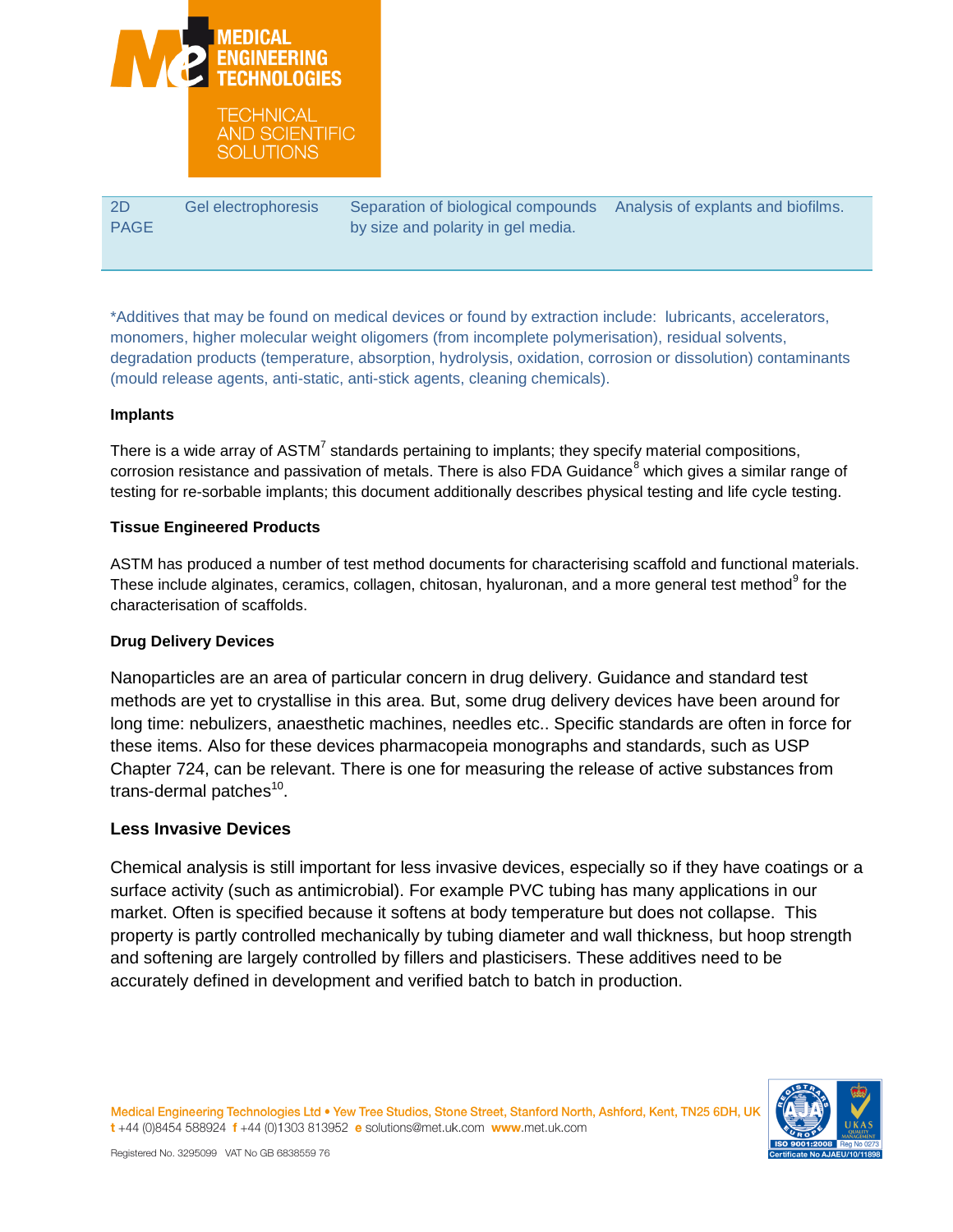

#### **Summary**

Material analysis is essential to the understanding of the performance, lifecycle and structure of any medical device. It is an important aid to development and essential to quality control in production. With tight costing and the increasing competitiveness within the industry, it helps to avoid additional costs, from for example the lost production due to the use of unsuitable materials and the possibility of adverse reactions and/or rejection of the device by the patient. Having a chemical signature for the materials used allows a replacement to be used without the expense of full biocompatibility testing.

## **Mark Turner**

Sales Director at Medical Engineering Technologies Ltd, Yew Tree Studios, Stone Street, Stanford North, Ashford TN25 6DH, UK

www.met.uk.com

#### References

l

1 B. Sandán, c. Olerud, M. Petrén-Mallmin & S. Lasson, *Hydroxyapatite coating improves fixation of pedical screws,* British Editorial Society of Bone and Joint Surgery, Vol. 84-B, No. 3, April 2002; <http://web.jbjs.org.uk/cgi/reprint/84-B/3/387.pdf>

<sup>2</sup> Werner A. G., *Short Classification and Description of the Various Rocks (1786)*

<sup>3</sup> Fred H. Albee, *Studies in Bone Growth: Triple Calcium Phosphate as a Stimulus to Osteogenesis. Ann* Surg. 1920 January; 71(1): 32-39

4 L.L. Hench & J. Wilson, *An Introduction to Bioceramics*, 1993, World Scientific Publishing Co. Pte. Ltd., Singapore

<sup>5</sup> R.J. Furlong & J.F. Osborn, *fixation of hip prostheses by hydroxyapatite ceramic coatings,* J. Bone and Joint Surg., 73-B(3): (1991) 741-745

<sup>6</sup> Polyether ether ketone